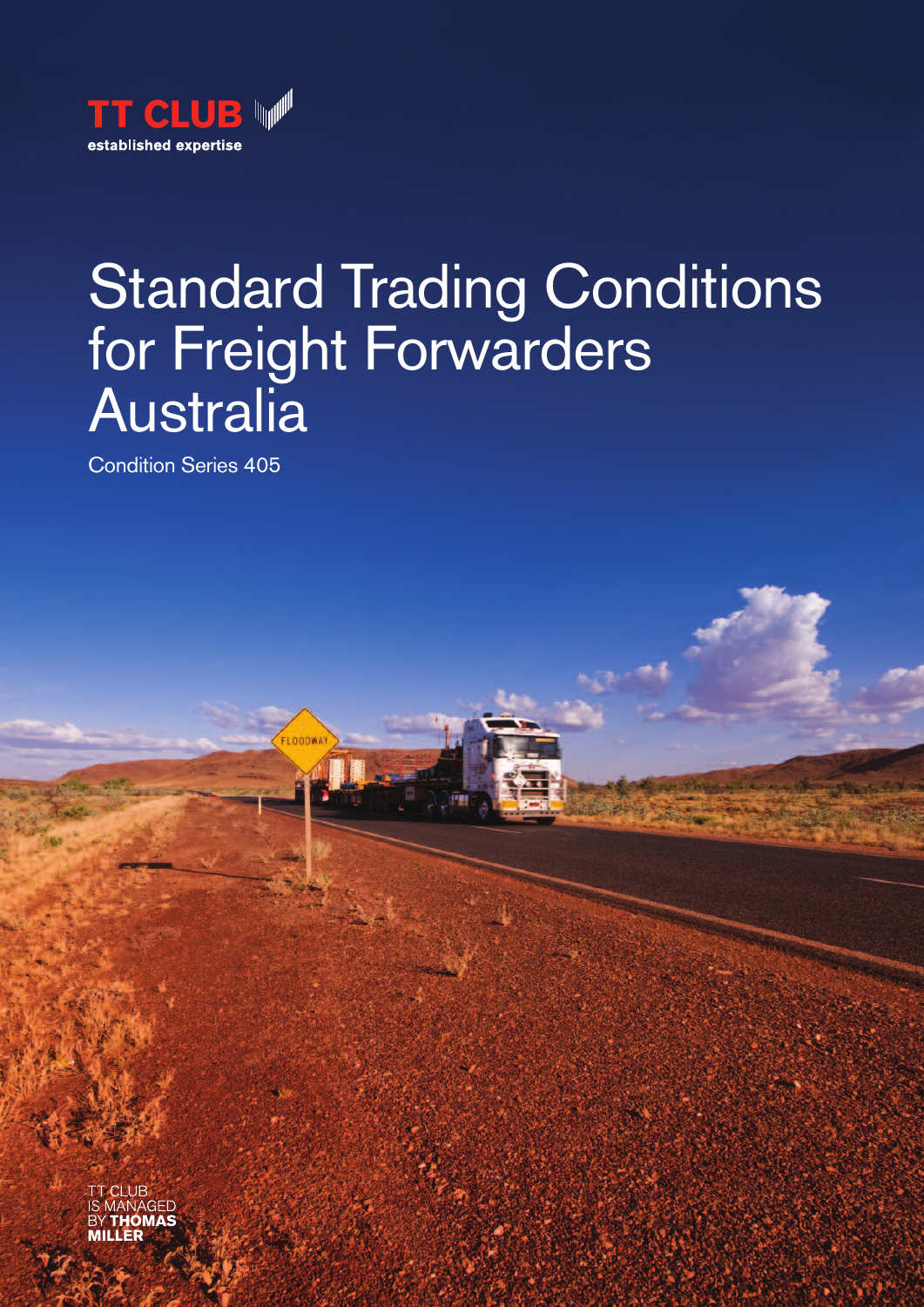# Standard Trading **Conditions**

The TT Club's Standard Trading Conditions for Freight Forwarders has been amended to take into account the legislative amendments to the Heavy Vehicle National Law that came into force in October 2018 and to improve Clause 14 in relation to Limits of Liability.

The amendments to the Heavy Vehicle National Law Chain of Responsibility provisions introduces a general primary duty on all parties in the supply chain involved in road transport to ensure safe practices and heavy vehicle safety. This includes freight forwarders who have an obligation to take all steps, as far as is reasonably practicable, to ensure the safety of their road transport activities.

The primary duty has also been extended to executive officers, who have to undertake due diligence to ensure the legal entity complies with the duty.

Breaches of a primary duty will now attract significantly higher penalties of up to \$300,000 and/or 5 years' imprisonment for an individual and \$3 million for a corporation.

Below is a summary of the substantive changes to the Standard Trading Conditions for Freight Forwarders.

### Obligations of the Customer

Four additional Customer obligations have been included to provide that Customers are contractually bound to take steps to improve road safety and have Chain of Responsibility compliance measures in effect. In particular, the Customer warrants that it has provided to the freight forwarder accurate and compliant consignment documentation, including any load or mass declarations.

Obtaining these warranties is one of the reasonable steps that a freight forwarder should undertake to prevent a breach of the Heavy Vehicle National Law Chain of Responsibility provisions.

# Rights of the Freight Forwarder

The amendments to Clause 10 provide that the freight forwarder is complying with its primary duty under the Heavy Vehicle National Law Chain of Responsibility provisions. The freight forwarder has the option to refuse to comply with a Customer's instructions or directions if it has the effect of breaching the Heavy Vehicle National Law or to cease further services.

The amendments also make it clear that the freight forwarder will not be liable to the Customer for any loss or damage which results from the freight forwarder taking steps or refrain from taking steps to comply with its obligations under the Heavy Vehicle National Law.

### Limits of Liability

The amendments to Clause 14 provide clarity in relation to the freight forwarder's entitlement to limit liability in respect of claims to US\$2.00 per gross kilogram of the goods (except for claims for delays).

Should you have any questions in relation to the amended Standard Trading Conditions for Freight Forwarders (TTC405-MMXIX), please contact the TT Club.

Email: sydney@ttclub.com Telephone: +61 (0)2 8262 5800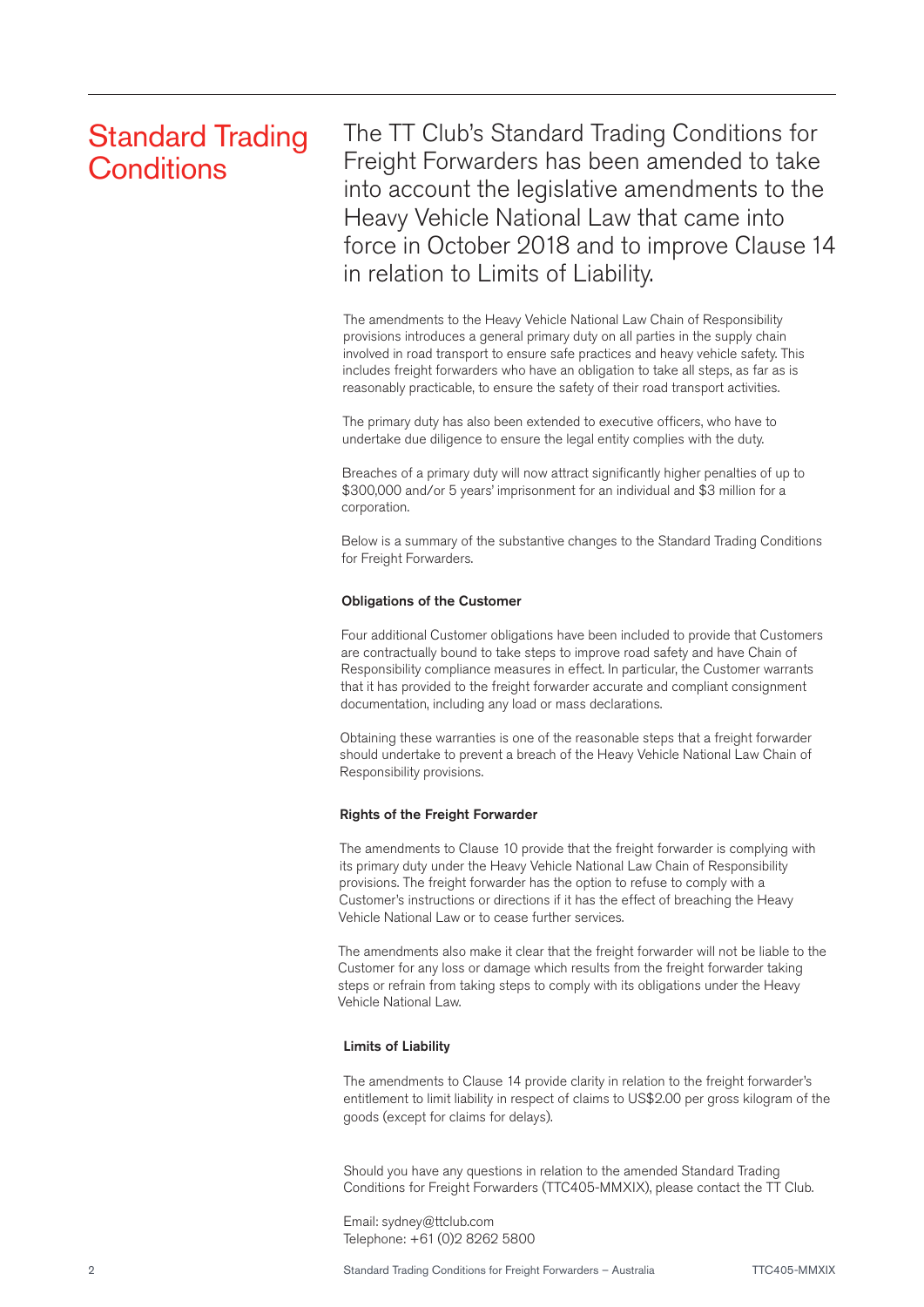# Part I: General **Conditions**

# 1. Application

- 1.1 Subject to Clause 1.2, all Services of the Company whether gratuitous or not are undertaken subject to these Conditions and not otherwise and:
	- (a) The provisions of Part I shall apply to all Services.
	- (b) The provisions of Part II shall only apply to the extent that the Services are provided by the Company as agents.
	- (c) The provisions of Part III shall only apply to the extent that the Services are provided by the Company as principals.
- 1.2 Where a document is issued by or on behalf of the Company and bears the title of, or includes the words, "bill of lading" (whether or not negotiable), or sea or air "waybill" and provides that the Company contracts as carrier, the provisions set out in that document, if inconsistent with these Conditions, shall be paramount and prevail over these Conditions to the extent that such provisions are inconsistent but no further.
- 1.3 Any variation, cancellation or waiver of these Conditions (or any of them) must be in writing signed by a Director of the Company. No other person has or will be given any authority whatsoever to agree to any variation, cancellation or waiver of these Conditions.
- 1.4 Any instructions received by the Company from the Customer for the supply of Services shall constitute acknowledgement by the Customer that it has received, understands and agrees to be bound by these Conditions and will be bound by these Conditions. Such instructions received by the Company from the Customer for the supply of Services and/or any supply of Goods shall also constitute authorisation for the Company to act on behalf of the Customer in accordance with these Conditions.

# 2. Provision of Services

- 2.1 All Services are provided by the Company as agents only, except in the following circumstances where the Company acts as principal:
	- (a) where the Company performs any carriage, handling or storage of Goods, but only to the extent that the carriage is performed by the Company itself or its servants and the Goods are in the actual custody and control of the Company; or
	- (b) where, prior to the commencement of the carriage of Goods, the Customer in writing demands from the Company particulars of the identity, services or charges of persons instructed by the Company to perform part or all of the carriage, and the Company fails to give the particulars demanded within 28 days. However, for the purposes of this subclause, the Company shall only be deemed to be contracting as a principal in respect of that part of the carriage which the Company fails to give the particulars demanded; or
	- (c) to the extent that the Company expressly agrees in writing to act as a principal, or
	- (d) to the extent that the Company is held by a court of law to have acted as a principal.
- 2.2 Without prejudice to the generality of Clause 2.1;
	- (a) the charging by the Company of a fixed price for any Services whatsoever shall not in itself determine or be evidence that the Company is acting as an agent or a principal in respect of those Services;
	- (b) the supplying by the Company of its own or leased equipment shall not in itself determine or be evidence that the Company is acting as agent or a principal in respect of any carriage, handling or storage of Goods;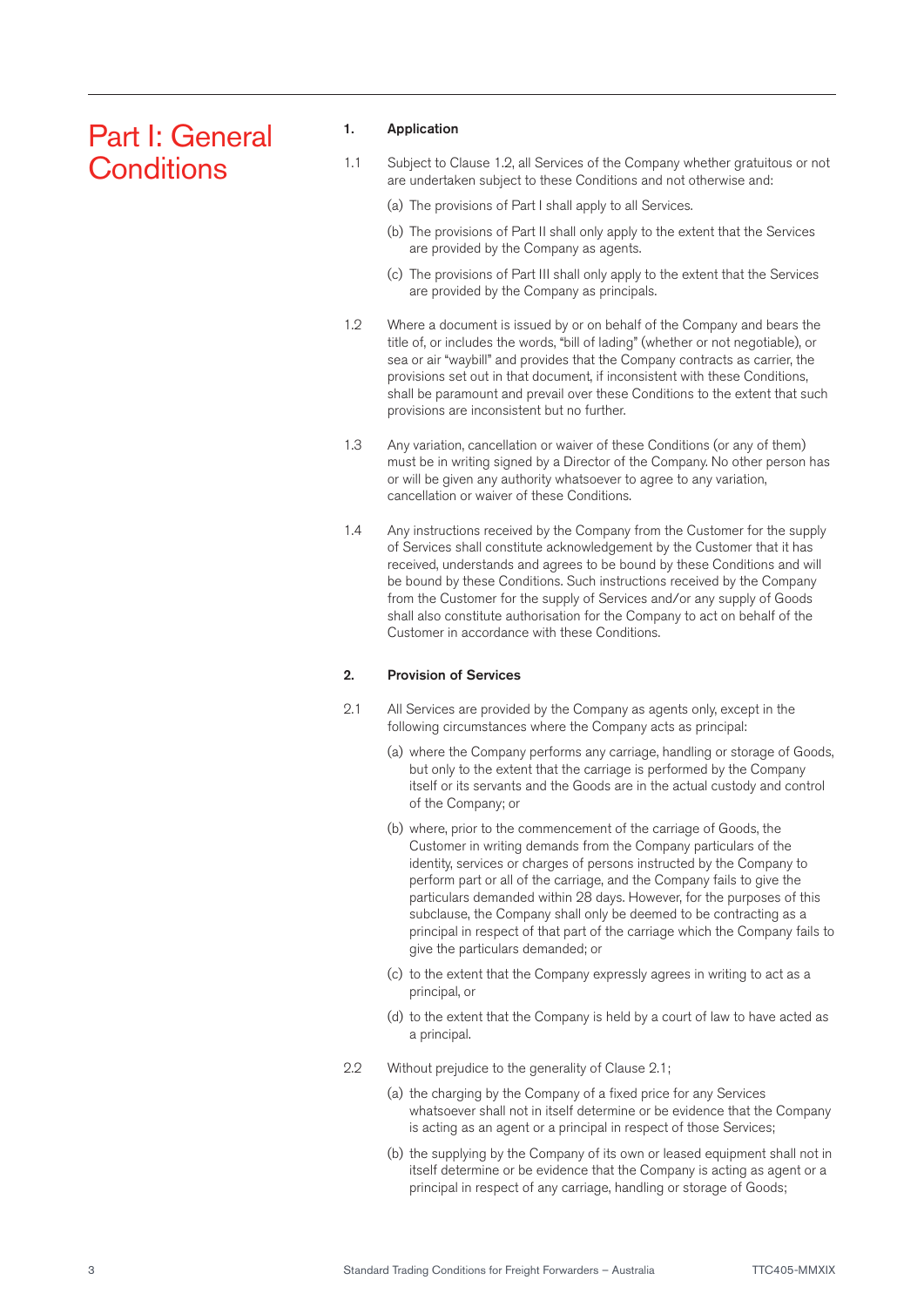- (c) the Company acts as an agent where the Company procures a bill of lading, sea or air waybill or other document evidencing a contract of carriage between a person, other than the Company, and the Customer or Owner;
- (d) the Company acts as an agent and never as a principal when providing Services as a customs broker in respect of or relating to customs requirements, taxes, licenses, consular documents, certificates of origin, inspection, certificates and other similar services or when providing any other services whatsoever for or on behalf of the Customer.
- 2.3 The Company is not a common carrier and will accept no liability as such and it reserves the right to accept or refuse the carriage of any Goods or any other Service at its discretion. All Services are performed subject only to these Conditions (and when applicable but subject to Clause 21.6, the conditions on any bill of lading or sea waybill or air waybill issued by the Company as principal).

# 3. Definitions

#### In these Conditions:

- (a) "Authority" means a duly constituted legal or administrative person, acting within its legal powers and exercising jurisdiction within any nation, state, municipality, port or airport;
- (b) "Chain of Responsibility" has the meaning described in the Heavy Vehicle National Law and recognises the duties of each participant in a supply chain to ensure the safety of any road transport;
- (c) "Company" is <insert name/ACN>;
- (d) "Container" includes any container, flexitank, trailer, transportable tank, flat, pallet or any article of transport used to carry or consolidate goods and any equipment of or connected thereto;
- (e) "Customer" means any person at whose request or on whose behalf the Company provides a service;
- (f) "Dangerous Goods" includes goods which are or may become of a dangerous, inflammable, radio-active or damaging nature and goods likely to harbour or encourage vermin or other pests;
- (g) "Force Majeure Event" means any cause or causes beyond the control of the party whose performance is directly affected by it, including but not limited to war (declared or undeclared), rebellion, revolution, tumults, political disturbance, accident to wharf, accidents at works or wharf, at receivers' works or wharf, breakdown or stoppage of slurry pipeline, transfer vessels, motor vehicles or any part of the works from which the Goods are supplied or to which the Goods are destined, including loading and/or discharging facilities, installations and/or equipment at or en route, partial or total stoppage of roads, rivers or channels, riot, insurrection, civil commotion, epidemics, quarantine, strike, lockout, blockade, industrial disturbance, labour/industrial disputes or stoppages of miners, workmen, lightermen, tugboatmen or other hands essential to the working, carriage, delivery, shipment or discharge of the said Goods whether partial or general, interference of trade unions, act of God, fire, floods, storm, tempest, volcanic eruption, earthquake, landslips, frost or snow, bad weather, intervention of sanitary, customs, and/or other constituted authorities, act of government (whether de-facto or de-jure) and supervening illegality, or any other cause beyond the control of the Company. Act of government shall include, but is not limited to, the refusal to grant any necessary import or export licence;
- (h) "Goods" includes the cargo and any container not supplied by or on behalf of the Company, in respect of which the Company provides a service;
- (i) "Hague-Visby-Rules" means the provisions of the International Convention for the Unification of certain rules Relating to Bills of Lading signed at Brussels on 25th August 1924 as amended by the Visby Protocol of 23rd February 1968 and the SDR Protocol of 21st December 1979;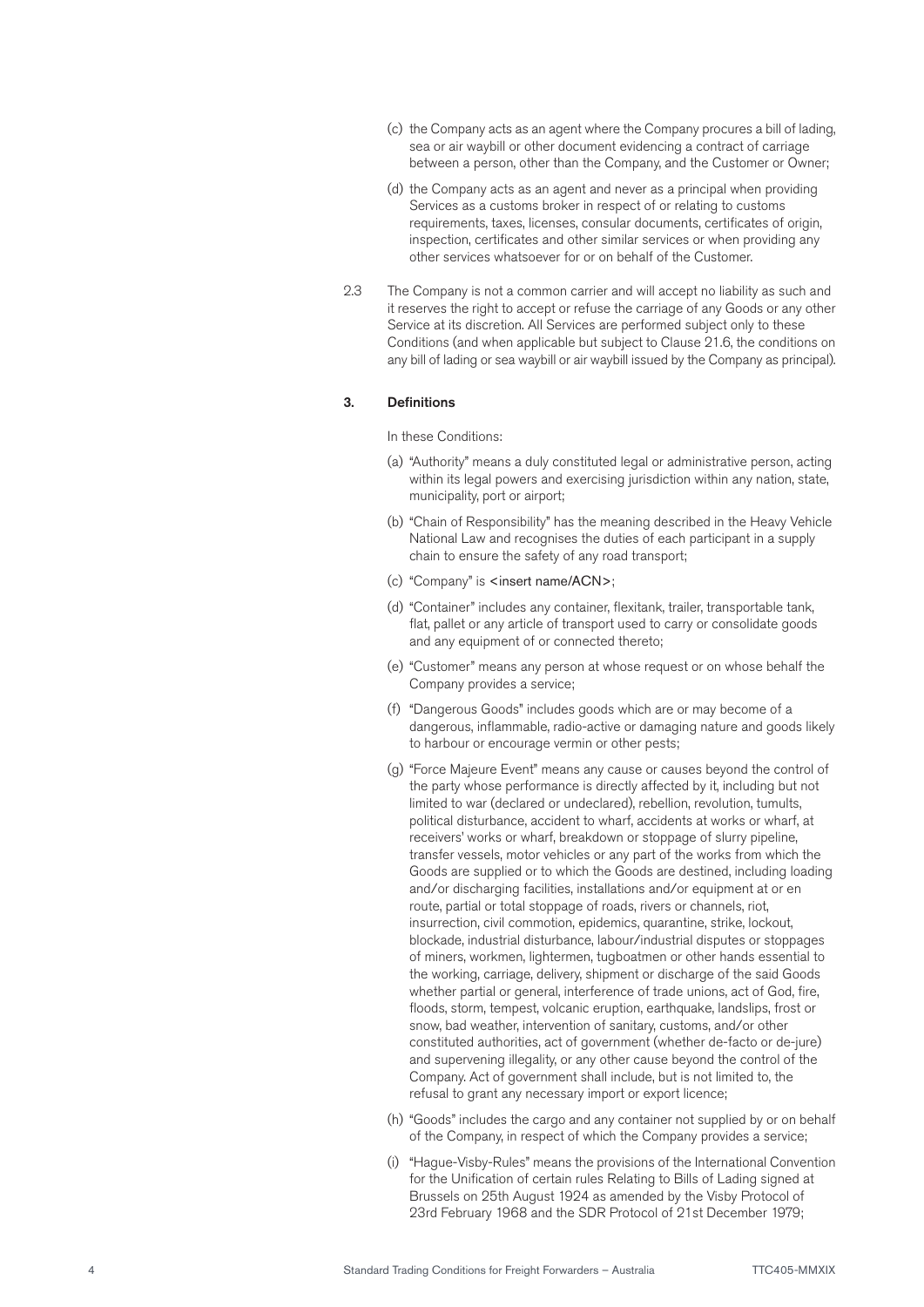- (j) "Heavy Vehicle National Law" means the *Heavy Vehicle National Law Act 2012 (Qld)* and all regulations made under that Act, as well as the associated State and Territory road transport acts and regulations adopting the *Heavy Vehicle National Law Act 2012 (Qld)* and includes any subsequent replacement or modification or amendment to any of these acts and regulations;
- (k) "Incidental Matters" means anything done or to be done in relation to the Goods or the provision of any Services ancillary to the Goods including but not limited to moving, storing or leaving the Goods at any warehouse, terminal, yard, wharf or other place or area, loading or unloading the Goods from any vehicle, vessel or other conveyance, stowing or packing the Goods or fumigating, transhipping, inspecting or otherwise handling the Goods or anything done in relation thereto;
- (l) "Insolvency Event" means if any (or more than one) of the following occur with respect to a Customer:

(i) the Customer becomes insolvent or is otherwise unable to pay its debts as and when they fall due;

(ii) the Customer (or any third party) institutes any insolvency, receivership or bankruptcy proceedings with respect to the Customer, for the settlement of the Customer's debts;

(iii) the Customer makes a general assignment for the benefit of creditors; or

(iv) the Customer ceases to conduct business.

- (m) "Instructions" means a statement of the Customer's specific requirements;
- (n) "Load Restraint Guide" means the "Load Restraint Guide: Guidelines and Performance Standards for the Safe Carriage of Loads on Road Vehicles", Second Edition 2004 and includes any subsequent editions;
- (o) "Montreal Convention" means the Convention for the Unification of Certain Rules relating to International Carriage by Air, signed in Montreal in 1999 (Montreal Convention) as applied respectively by the legislation of the Commonwealth of Australia;
- (p) "Navigation Act 2012" means the *Navigation Act 2012 (Cth)* and all regulations made under that Act, including the Australian Maritime Safety Authorities' Marine Orders, and includes any subsequent replacement or modification or amendment to any of these acts and regulations;
- (q) "Owner" includes the owner, shipper and consignee of the Goods and any other person who is or may become interested in the Goods and anyone acting on their behalf;
- (r) "Person" includes individuals, partnerships, firms trusts, associates or any body or bodies corporate;
- (s) "PPSA" means the *Personal Property Securities Act 2009 (Cth)* and includes all regulations made under that Act, and any subsequent replacement or modification or amendment to the act or regulations;
- (t) "Services" means the whole of the services provided by the Company to the Customer and all matters necessarily related to the provision of the services or ancillary to the provision of the services.

#### 4. Obligations of Customer

- 4.1 The Customer warrants that it is either the Owner or the authorised agent of the Owner of the Goods and that it is authorised to accept and accepts these Conditions, not only for itself, but also as agent for and on behalf of the Owner.
- 4.2 The Customer warrants that it has reasonable knowledge of matters affecting the conduct of its business, including, but not limited to, the terms of sale and purchase of the Goods and all other matters relating thereto.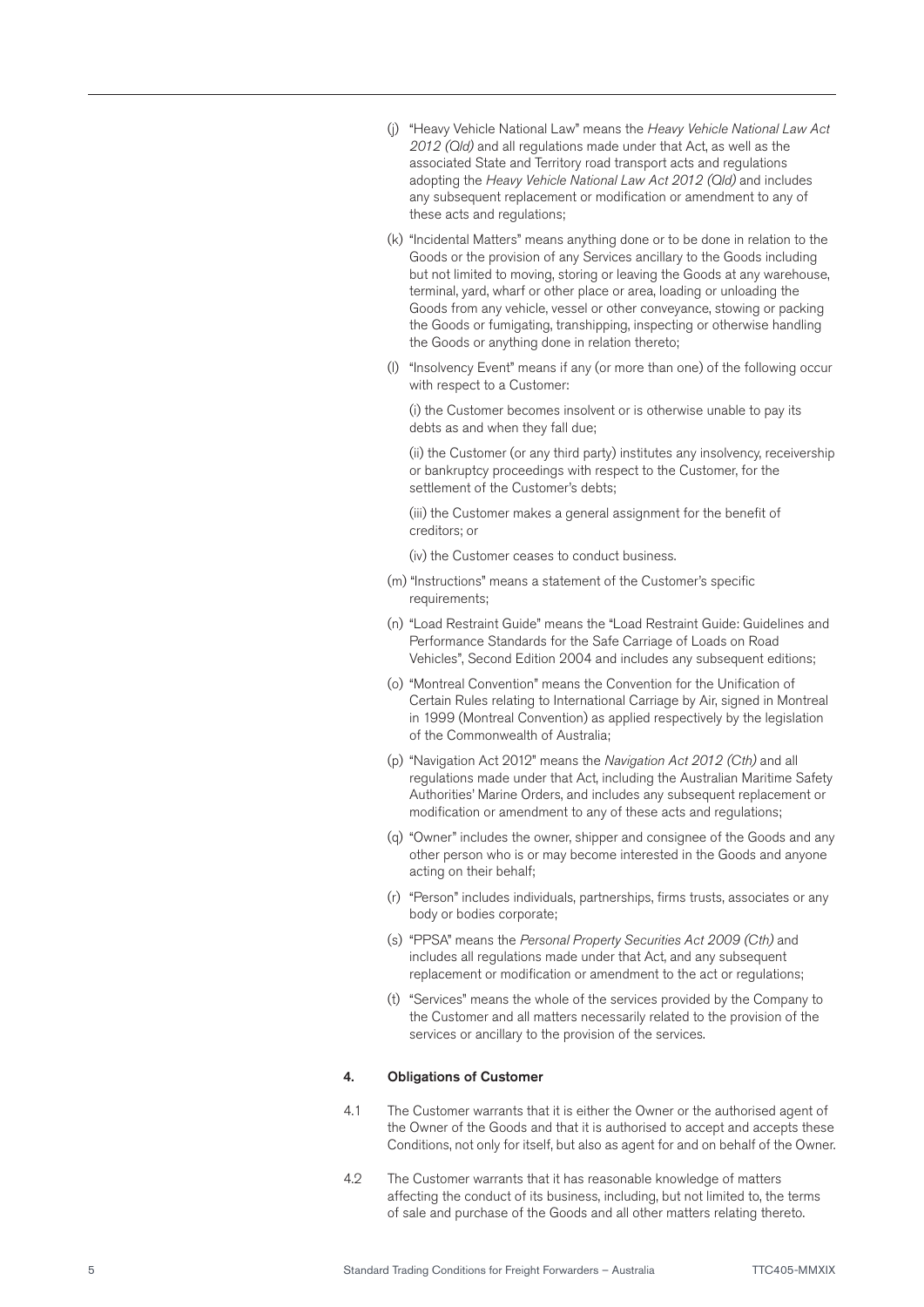- 4.3 The Customer shall give sufficient and executable instructions.
- 4.4 The Customer warrants that the description and particulars of the Goods are complete and correct, and that any consignment documentation provided to the Company is accurate.
- 4.5 The Customer warrants that the Goods are properly packed and labelled, except where the Company has accepted instructions in respect of packaging and/or labelling.
- 4.6 The Customer warrants that it will ensure, so far as is reasonably practicable, the safety of any road transport performed for or on behalf of the Customer and that it will meet its obligations under the Heavy Vehicle National Law Chain of Responsibility provisions where the Customer is acting as a Consignor or Consignee or Loader or Packer of Goods.
- 4.7 The Customer warrants that any Goods that are delivered to the Company or that are to be directly received by the Company are secured for road transport in accordance with Part 1 of the Load Restraint Guide.
- 4.8 The Customer warrants that a compliant and accurate Container Weight Declaration will be supplied where the Customer is to provide the consignment documentation.
- 4.9 The Customer warrants that for Goods consigned for import or export by sea the consignment documentation including the verified gross mass is accurate and compliant with the requirements of Navigation Act 2012, including but not limited to the requirements of Marine Order 32 and Marine Order 42.

#### 5. Special Instructions, Goods and Services

- 5.1 Unless agreed in writing, the Customer shall not deliver to the Company, or cause the Company to deal with or handle, Dangerous Goods.
- 5.2 If the Customer is in breach of Clause 5.1:
	- (a) the Customer shall be liable for all loss or damage whatsoever caused by or to or in connection with the Goods howsoever arising;
	- (b) the Customer shall defend, indemnify and hold harmless the Company against all penalties, claims, damages, costs and expenses whatsoever arising in connection therewith; and
	- (c) the Company (or any other person in whose custody the Goods may be in at the relevant time) may, at the Company's sole discretion, have the Goods destroyed or otherwise dealt with (without compensation to the Customer or liability on the Company). For the purposes of this subclause, notice is not required to be given to any person of the intention to destroy or otherwise deal with the Goods.
- 5.3 If the Company agrees to accept Dangerous Goods and then it (or any other person) reasonably forms the view that those Goods constitute a risk to other goods, property, life or health, it may (without notice or compensation to the Customer and without liability on the Customer) have the Goods destroyed or otherwise dealt with at the expense of the Customer or Owner.
- 5.4 The Customer undertakes not to tender for transportation any Goods which require temperature control without previously giving written notice of their nature and the particular temperature range to be maintained and, in the case of a temperature controlled Container packed or stuffed by or on behalf of the Customer, the Customer further undertakes that:
	- (a) the Container has been properly pre-cooled or pre-heated as appropriate;
	- (b) the Goods have been properly packed or stuffed in the Container; and
	- (c) the Container's thermostatic controls have been properly set by the Customer.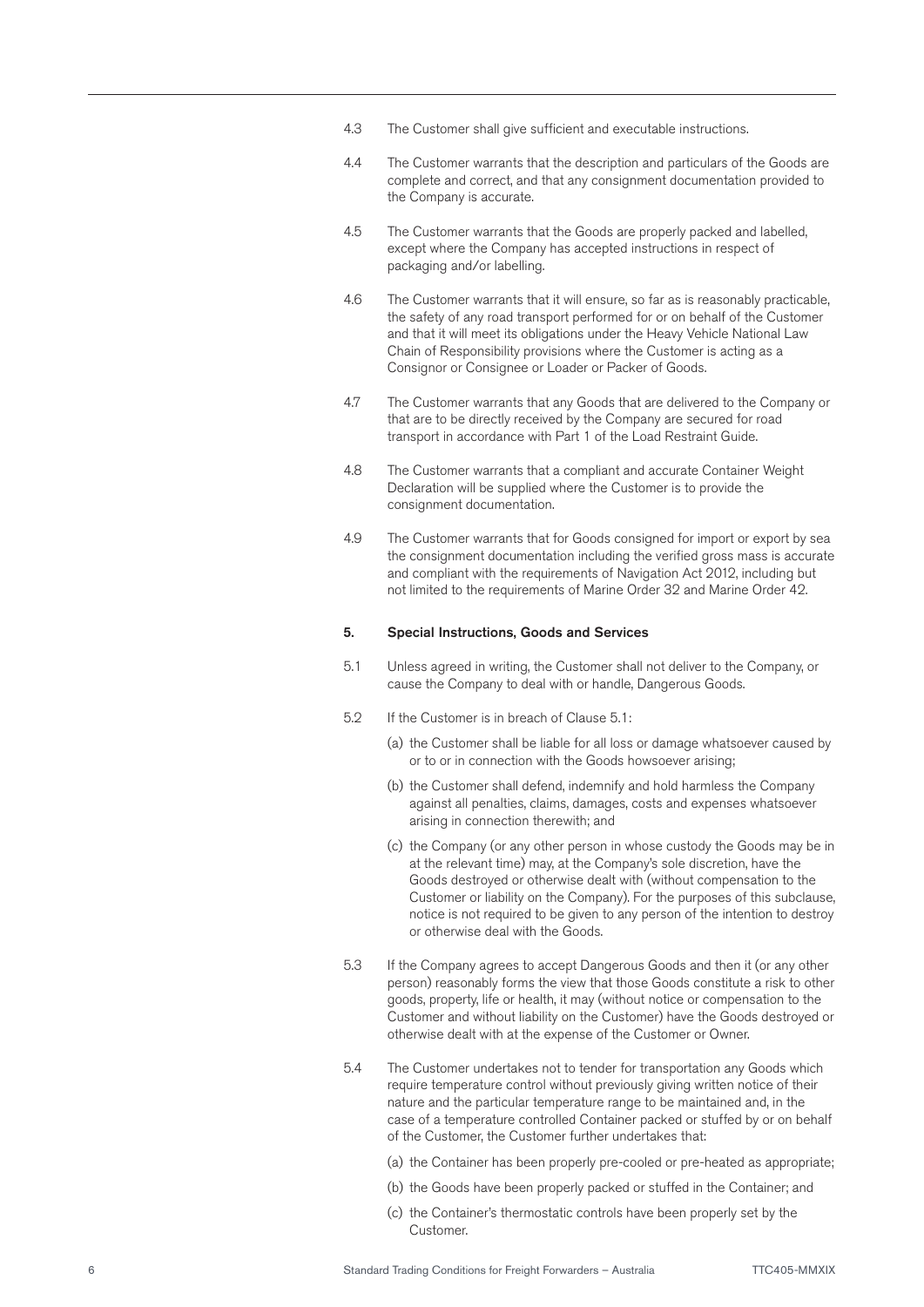- 5.5 If the requirements of Clause 5.4 are not complied with the Company shall not be liable for any loss of or damage to the Goods caused by such non-compliance.
- 5.6 Unless agreed in writing, the Company shall not be obliged to make any declaration for the purposes of any statute, convention or contract as to the nature or value of any Goods or as to any special interest in delivery or to make any declaration as to specific stowage requirements of any Goods.
- 5.7 Unless agreed in writing or otherwise provided for under the provisions of a document signed by the Company, instructions relating to the delivery or release of Goods against payment or against surrender of a particular document shall be in writing and the Company's liability shall not exceed that provided for in respect of misdelivery of Goods.
- 5.8 Unless agreed in writing that the Goods shall depart by or arrive by a particular date, the Company accepts no responsibility for departure or arrival dates of Goods.

#### 6. Insurance

6.1 Insurance of the Goods is the responsibility of the Customer. The Company does not issue insurance. Upon request, the Company will provide the Customer with the contact details of insurance companies / brokers and assist the Customer so that the Customer can obtain insurance from them directly. All such insurances are subject to the usual exceptions and conditions of the policies of the insurance company or underwriters taking the risk.

#### 7. General Indemnities and Liabilities of the Customer and Owner

- 7.1 The Customer and Owner shall defend, indemnify and hold harmless the Company against all liability, loss, damage, costs and expenses howsoever arising:
	- (a) from the nature of the Goods, other than to the extent caused by the Company's negligence;
	- (b) out of the Company acting in accordance with the Customer's or Owner's instructions; or
	- (c) from a breach of warranty or obligation by the Customer or arising from the negligence of the Customer or Owner.
- 7.2 Except to the extent caused by the Company's negligence, the Customer and Owner shall be liable for and shall defend, indemnify and hold harmless the Company in respect of all duties, taxes, imposts, levies, deposits and outlays whatsoever levied by any Authority and for all payments, fines, costs, expenses, loss and damage whatsoever incurred or sustained by the Company in connection therewith.
- 7.3 Advice and information, in whatever form it may be given, is provided by the Company for the Customer only and the Customer shall defend, indemnify and hold harmless the Company for all liability, loss, damage, costs and expenses arising out of any other person relying on such advice or information.
- 7.4 The Customer shall be liable for the loss, damage, contamination, soiling, delay detention or demurrage whether arising before, during and after the Carriage of property of:
	- (a) the Company (including, but not limited to, Containers);
	- (b) the Company's servants, sub-contractors or agents;
	- (c) independent contractors engaged by the Company for performance of part or all of the Services;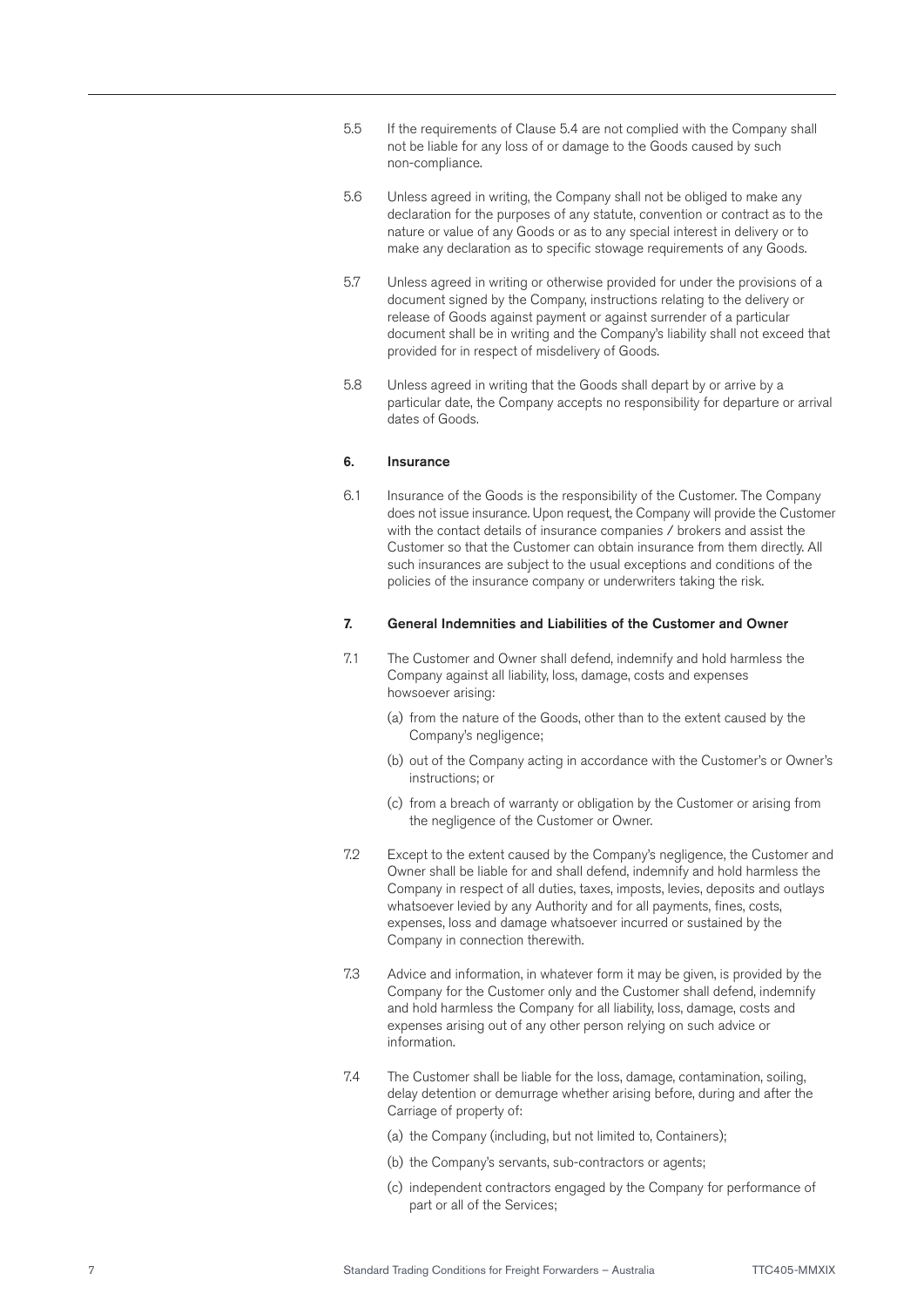- (d) any person; or
- (e) any vessel

caused by the Customer or Owner or any person acting on behalf of either of them or for which the Customer is otherwise responsible and will defend, indemnify and hold harmless the Company in respect of the same.

7.5 Instructions to collect payment on delivery in cash or otherwise are accepted by the Company upon and on the condition that the Company in the matter of such collection will be liable for the exercise of reasonable diligence and care only. Unless express written instructions are received that the Goods are not to be delivered without payment, the Company accepts no liability if, upon delivery of the Goods, payment is not made.

#### 8. Sub-contractors

- 8.1 The Customer undertakes that no claim will be made against any servant, sub-contractor or agent of the Company which imposes or attempts to impose upon any of them any liability whatsoever in connection with the Goods. If any such claim should nevertheless be made, the Customer undertakes to indemnify the Company against all consequences thereof.
- 8.2 Without prejudice to Clause 8.1, every servant, sub-contractor or agent of the Company shall have the benefit of all provisions herein as if such provisions were expressly for their benefit. In entering into this contract, the Company, to the extent of those provisions, does so not only on its behalf, but as agent and trustee for such servants, sub-contractors and agents.
- 8.3 The Customer shall defend, indemnify and hold harmless the Company from and against all claims, costs and demands whatsoever and by whomsoever made or preferred, in excess of the liability of the Company under these Conditions.
- 8.4 Without prejudice to the generality of this Clause 8, the indemnity referred to in Clause 8.3, shall cover all claims, costs and demands arising from or in connection with the negligence of the Company, its servants, sub-contractors and agents.
- 8.5 In this Clause, "sub-contractors" includes direct and indirect sub-contractors and their respective employees, servants and agents.

#### 9. Invoices and Charges

- 9.1 The Company is entitled to issue a tax invoice in respect of its Services. The Customer shall pay to the Company in cash, or as agreed, the invoiced amount payable in accordance with the terms of the tax invoice and these Conditions and all or any other sums immediately when due without deduction or deferment on account of any claim, counterclaim or set-off. The Company shall under no circumstances be precluded from raising a debit or invoice in respect of any sums lawfully due to it, notwithstanding that a previous debit(s) or invoice(s) (whether excluding or partly including the items now sought to be charged) had been raised and whether or not any notice was given that further debits or invoices were to follow.
- 9.2 When the Company is instructed to collect freight, duties, charges or other expenses from any person other than the Customer, the Customer:
	- (a) shall remain responsible for these amounts; and
	- (b) shall pay these amounts to the Company on demand where these amounts have become due and have not been paid by such other person.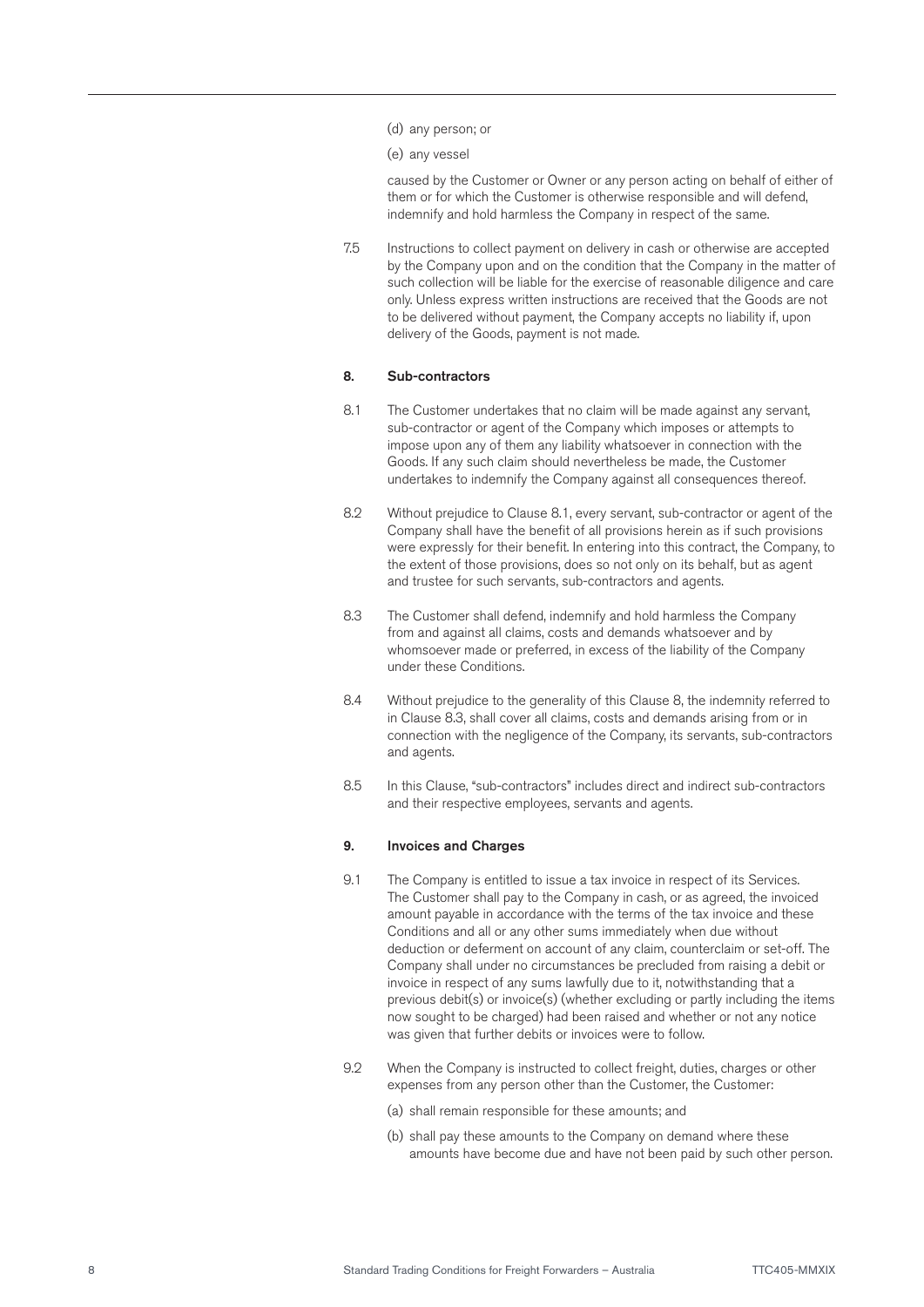- 9.3 On all accounts overdue to the Company, the Company shall be entitled without notice to charge default interest to be calculated at the rate 4 per cent above the base interest rate of the Company's bank applicable during the periods that such amounts are overdue for the period from the due date until the date of payment in full.
- 9.4 The Customer shall be liable for and pay to the Company any additional costs or expenses the Company may incur and for any loss or damage occasioned either directly or indirectly to the Company as a result of the Company relying upon the description and particulars provided by the Customer or by reason of any illegal, incorrect or insufficient marking, numbering or addressing of the Goods.
- 9.5 The charging by the Company of a fixed price for any Services whatsoever shall not in itself determine or be evidence that the Company is acting as an agent or a principal in respect of those Services. The Company shall under no circumstances be precluded from raising a debit in respect of any fee or disbursements lawfully due to it, notwithstanding that a previous debit or debits (whether excluding or partly including the items now sought to be charged) had been raised and whether or not any notice was given that further debits were to follow. Where any amount charged by the Company is described as a disbursement (or similar expression), such amount will include the forwarder's handling and administration fee in respect of the same and the fee is not required to be separately disclosed.
- 9.6 The Customer acknowledges that the Company has a pecuniary interest in all contracts entered into by the forwarder as its agent in terms of these Conditions and agrees that the Company may receive and retain all brokerages, commissions, allowances and other remunerations paid by the other party to the contract and customarily retained by or paid to forwarding agents, in addition to the charges and expenses invoiced to the Customer, and need not disclose to the Customer the nature or amount thereof. The Company may charge by weight, measurement or value and may at any time reweigh, remeasure or revalue the Goods (or request same) and charge additional fees accordingly.
- 9.7 Unless otherwise stated, all charges quoted are exclusive of Goods and Services Tax (GST).

#### 10. Liberties and Rights of the Company

- 10.1 Unless otherwise agreed in writing, the Company shall be entitled to enter into contracts on behalf of itself or the Customer and without notice to the Customer:
	- (a) for the carriage of Goods by any route, means or person;
	- (b) for the carriage of Goods of any description, whether containerised or not, on or under the deck of any vessel;
	- (c) for the storage, packing, transhipment, loading, unloading or handling of Goods by any person at any place whether on shore or afloat and for any length of time;
	- (d) for the carriage or storage of Goods in containers or with other goods of whatever nature;
	- (e) for the performance of its own obligations, and to do such acts as the Company reasonably considers may be necessary or incidental to the performance of the Company's obligations.
- 10.2 The Company shall be entitled (without incurring any additional liability), but shall be under no obligation, to depart from the Customer's instructions in any respect if the Company considers there is good reason to do so in the Customer's interest.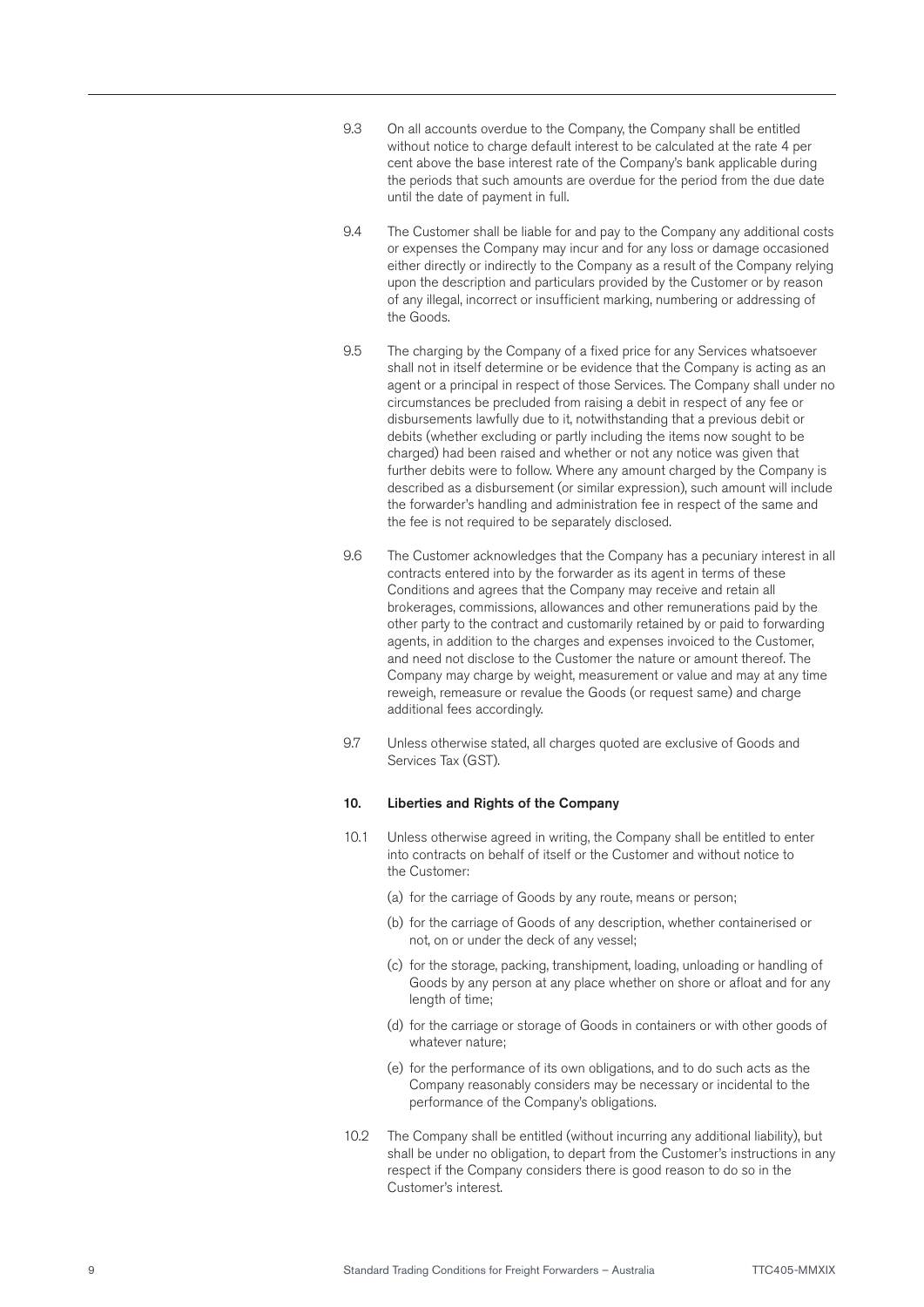- 10.3 The Company may at any time comply with the orders or recommendations given by any Authority. The responsibility and liability of the Company in respect of the Goods shall cease on the delivery or other disposition of the Goods in accordance with such orders or recommendations.
- 10.4 The Company shall be entitled (but under no obligation) at any time and from time to time to inspect the Goods and for this purpose to open or remove any Containers.
- 10.5 If at any time the Company reasonably considers that the carriage of the Goods should not be undertaken or continued or only continued after effecting any necessary Incidental Matters or incurring additional expense or risk, the Company shall be entitled to:
	- (a) abandon the carriage of such cargo or to effect such additional Incidental Matters and incur such additional expense, as may be reasonably necessary in order to enable the carriage to be effected or further effected; and
	- (b) be reimbursed by the Customer for the cost of all such additional Incidental Matters and all such additional expense incurred.
- 10.6 If the Company (or any person whose services the Company makes use of) considers:
	- (a) the performance of the Company's obligations are likely to be affected by any hindrance, risk, delay, difficulty or disadvantage whatsoever; and
	- (b) the hindrance, risk, delay, difficulty or disadvantage cannot be avoided by reasonable endeavours of the Company or such other person

the Company may (upon giving notice in writing to the Customer or Owner) treat the performance of its obligations as terminated and may, at the Customer's expense, place the Goods or any part of them at the Customer's or Owner's disposal at any place which the Company deems safe and convenient.

- 10.7 The notice in writing referred to in Clause 10.6 is not required where it is not reasonably possible to give such notice.
- 10.8 Where the Company exercises its rights and obligations under Clause 10.6, responsibility and liability of the Company in respect of the Goods shall thereupon cease absolutely.
- 10.9 Where the Company (or any person whose services the Company makes use of) is entitled to call upon the Customer or Owner to take delivery of the Goods at a designated time and place and delivery of the Goods, or any part thereof, is not taken by the Customer or Owner at the designated time and place the Company (or such other person) shall be entitled to store the Goods in the open or under cover at the sole risk and expense of the Customer.
- 10.10 Notwithstanding Clauses 10.6 to 10.9, the Company shall be entitled (but under no obligation) without any responsibility or liability to the Customer and Owner, to sell or dispose of:
	- (a) all Goods which the Company considers cannot be delivered as instructed, but only upon giving 21 days notice in writing to the Customer; and
	- (b) without notice, Goods which have perished, deteriorated or altered, or are in immediate prospect of doing so in a manner which has caused (or may be reasonably expected to cause) loss or damage to any person or property or to contravene applicable regulations.
- 10.11 Where the Company sells or disposes of Goods pursuant to Clause 10.10 the Customer shall be responsible for any costs and expenses of the sale or disposal.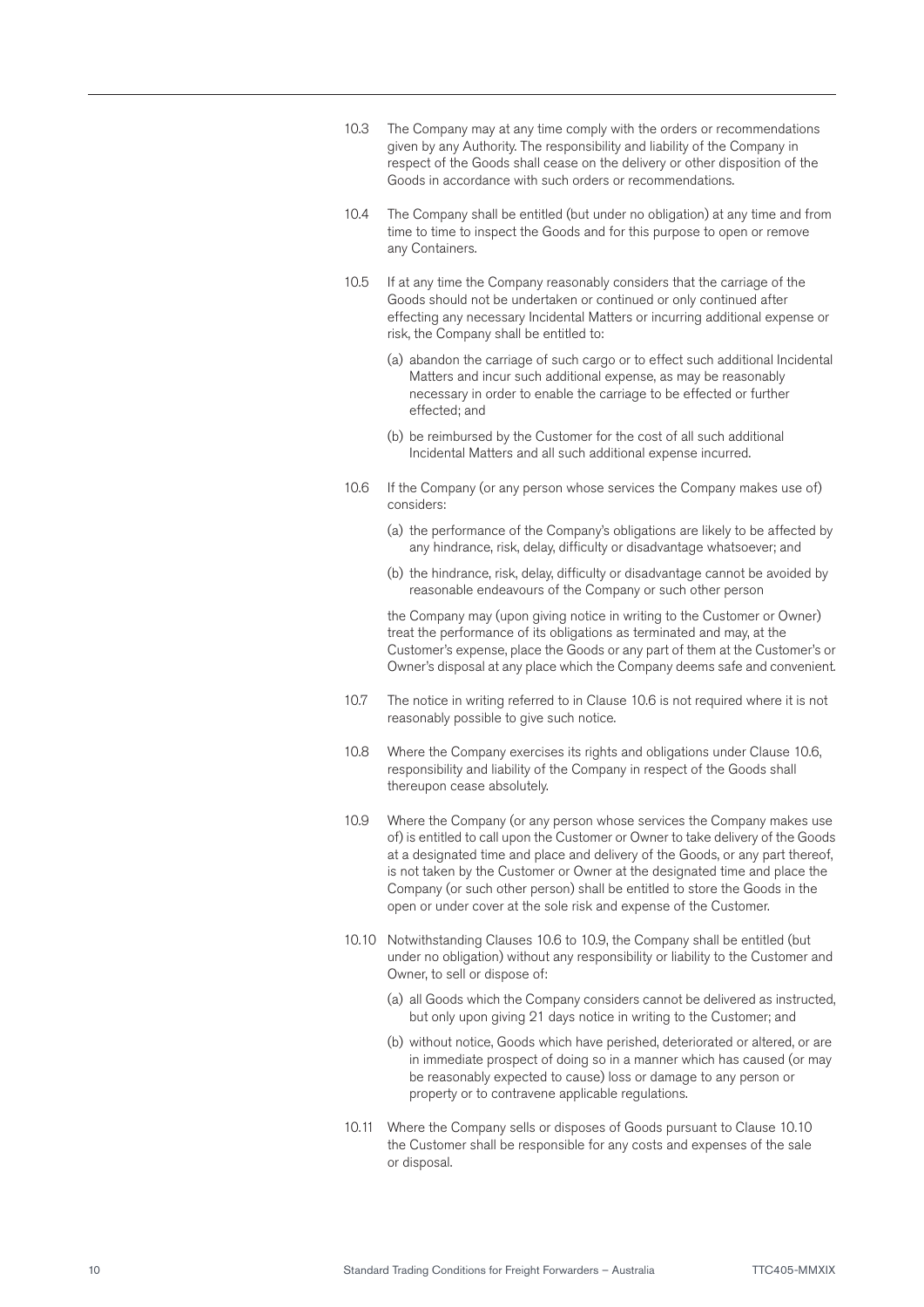- 10.12 The Company shall be entitled to retain and be paid all brokerages, commissions, allowances and other remunerations customarily retained by or paid to freight forwarders without notice to the Customer.
- 10.13 The Company shall have the right to enforce against the Owner and the Customer jointly and severally any liability of the Customer under these Conditions or to recover from them any sums to be paid by the Customer which upon demand have not been paid.
- 10.14 The Company is committed to taking all steps, so far as is reasonably practicable, to ensure that any carriage of Goods is performed safely and in accordance with the Heavy Vehicle National Law Chain of Responsibility provisions. The Company shall not comply with any direction or instruction by the Customer that might have the effect of contributing to a breach of the Heavy Vehicle National Law or preventing the Company from taking all steps that it considers to be necessary to prevent any breach of the Heavy Vehicle National Law or otherwise to comply with its duties under the Heavy Vehicle National Law.
- 10.15 The Company will not, under any circumstances or to any extent, be liable to the Customer or any other person for any loss or damage whatsoever arising from any action or inaction of the Company, its officers, subcontractors, servants or agents reasonably undertaken or otherwise in order to comply with the Heavy Vehicle National Law.
- 10.16 In the event of a breach of Chain of Responsibility provisions by the Customer, the Company may refuse to comply with a Customer direction or instruction or cease the provision of further Services to the Customer.

# 11. Security Interest

- 11.1 Special and General Lien: From the time the Company, or its servants or agents, receive the Goods into its custody, the Company, its servants or agents shall have a special and general lien on the Goods and a right to sell the Goods whether by public or private sale or auction without notice, for any unpaid amounts for freight, demurrage, container detention charges, duty, fines, penalties, salvage, average of any kind whatsoever and without limitation and for any and all debts, charges, expenses or any other sums due or which become due at any time from the Customer or the Customer's principals, servants or agents (whether those sums are due from the Customer on those Goods or documents or on any other Goods or documents). In addition, the lien shall cover the all costs and expenses of exercising the lien, including the costs of a public or private sale or auction, including legal costs and administration costs. The lien and rights granted by this Clause 11.1 shall survive delivery of the Goods and the Company shall be entitled to retain the proceeds of sale of the Goods in respect of any outstanding amounts whatsoever referred to in this Clause. The Customer accepts that any sums due and owing by the Customer are secured debts and that any payment made to the Company in discharge of the Company's lien does not amount to a preference, priority or advantage in any manner or turn. The Company sells or otherwise disposes of such Goods pursuant to this Clause 11.1as principal and not as agent and is not the trustee of the power of sale.
- 11.2 Continuing Security Interest: From the time the Company, or its servants or agents, receive the Goods into its custody, the Goods, and all of the Customer's present and future rights in relation to the Goods, are subject to a continuing security interest in favour of Company for the payment of all amounts for freight, demurrage, container detention charges, duty, fines, penalties, salvage, average of any kind whatsoever and without limitation and for any and all debts, charges, expenses or any other sums due and owing by the Customer or the Customer's principals, servants or agents. In addition, the continuing security interest shall cover all the costs and expenses of exercising the lien, including the costs of a public or private sale or auction, including legal costs and administration costs.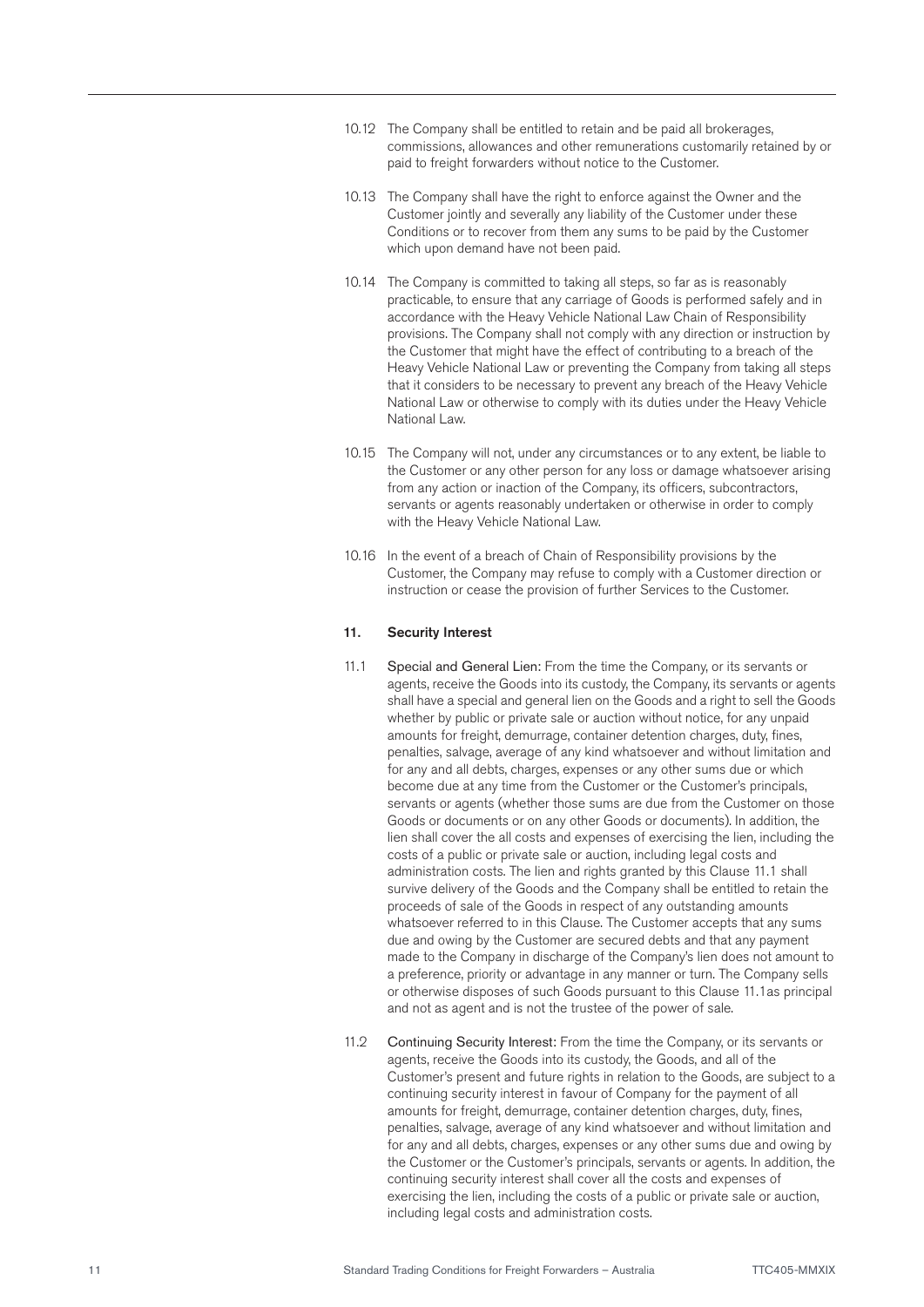- 11.3 Custody and Possession: For the purposes of these Conditions, and in particular Clauses 11.1 and 11.2 the Company shall be deemed to have custody and possession of the Goods whether the Goods are in the actual physical custody and possession of the Company or of any subcontractors, servants or agents, and whether or not the Company is in possession of any documents of title relating to the Goods. The Customer and the Company agree that the Company has possession of the Goods within the meaning of section 24 of the PPSA, even if the Goods are in the possession of the Company's subcontractors, servants or agents.
- 11.4 Registration of Security Interest: The Customer acknowledges that the Company may, at the Customer's cost, register its security interest in the Goods, and all of the Customer's present and future rights in relation to the Goods, on the Personal Property Securities Register established under PPSA.
- 11.5 Provide Information: The Customer will immediately inform the Company if an Insolvency Event occurs with respect to the Customer. The Customer shall not change its name or other details without first notifying the Company in writing at least 14 days before such change takes effect.

#### 11.6 Contracting Out and Waiver:

- (a) The Company need not give any notice to the Customer or any other person (including a notice of verification statement) unless the notice is required to be given by the PPSA and cannot be excluded.
- (b) The Customer and the Company agree pursuant to section 115 of the PPSA that sections 125, 142 and 143 of the PPSA do not apply to this Agreement.
- (c) The Customer, pursuant to section 115 of the PPSA, waives its right to receive any notice, details or other document from the Company under sections 95, 121(4), 130, 135, 132(3)(d) and 132(4) of the PPSA.
- 11.7 Customer's Obligations: The Customer will not:
	- (a) permit to subsist any other security interest in relation to the Goods which would rank ahead of the Company 's interest; or
	- (b) except in the normal course of business, sell, lease or dispose of, or permit the sale, lease or disposal of, the Goods.
- 11.8 Company's Rights: In addition to any rights the Company has under the PPSA, the Company shall have the right, as the Customer's agent, at any time while any amounts owing by the Customer to the Company under any Contract remains outstanding, to enter into the premises where Goods are stored and remove them without being responsible for any damage caused in doing so. The Customer shall indemnify the Company for all such moneys and all costs, charges and expenses in repossessing the Goods.
- 11.9 Confidentiality: The Customer and the Company agree not to disclose information of the kind mentioned in section 275(1) of the PPSA, except in circumstances required by sections 275(7) (b) to (e) of the PPSA. The Customer agrees that it will only authorise the disclosure of information under section 275(7)(c), or request information under section 275(7)(d), unless the Company approves. Nothing in this Clause 11.9 will prevent any disclosure by the Company that it believes is necessary to comply with its other obligations under the PPSA or any other law.

#### 12. Containers

- 12.1 If a Container has not been packed or stuffed by the Company, the Company shall not be liable for loss of or damage to the contents if caused by:
	- (a) the manner in which the Container has been packed or stuffed;
	- (b) the unsuitability of the contents for carriage in Containers, unless the Company has approved the suitability;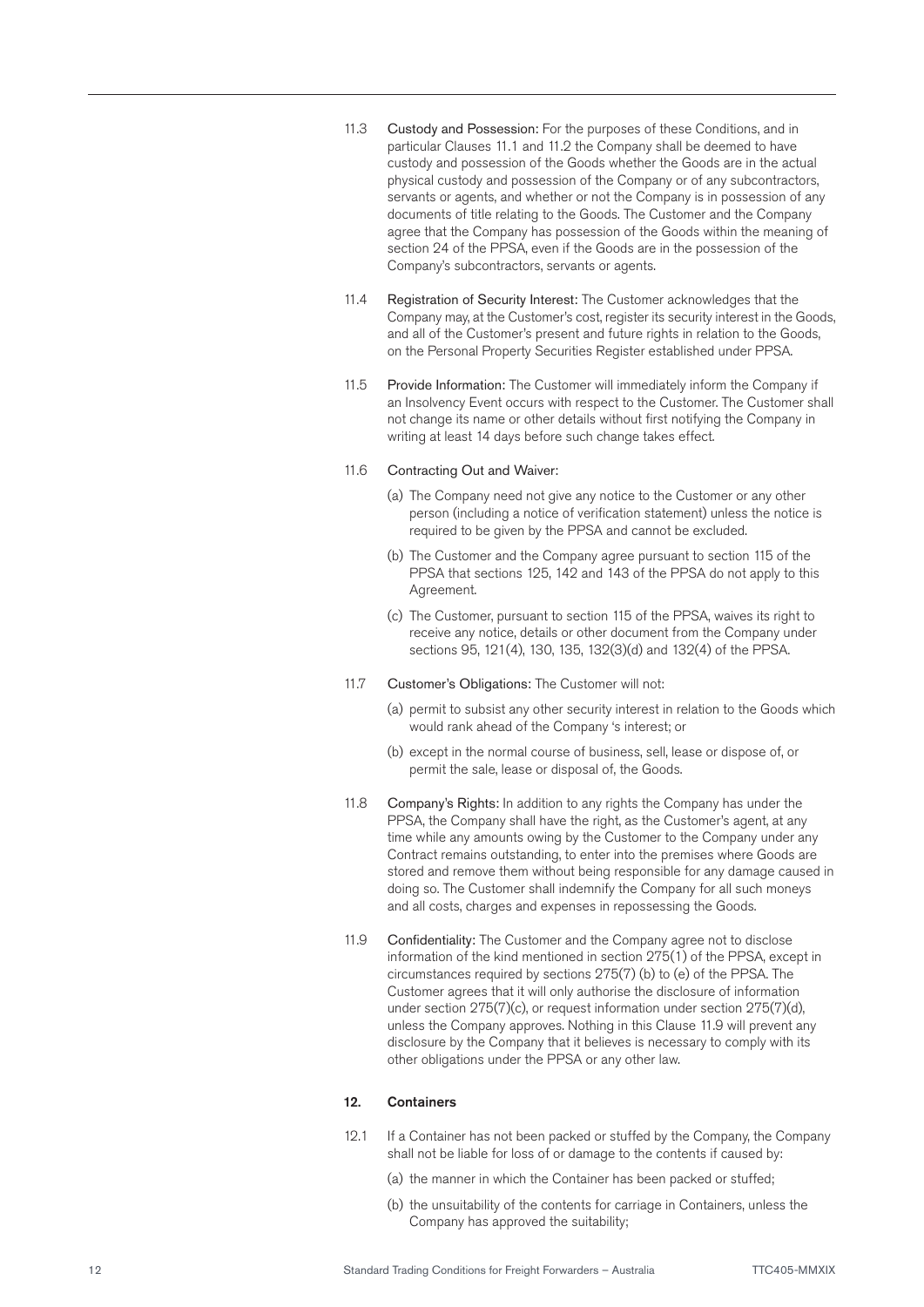(c) the unsuitability or defective condition of the Container, provided that where the Container has been supplied by or on behalf of the Company this paragraph (c) shall only apply if the unsuitability or defective condition of the Container:

(i) arose without any negligence on the part of the Company; or

(ii) would have been apparent upon reasonable inspection by the Customer or Owner or person acting on behalf of either of them;

- (d) the fact that the Container is not sealed at the commencement of the carriage, except where the Company has agreed to seal the Container.
- 12.2 The Customer shall defend, indemnify and hold harmless the Company against all liability, loss, damage, costs and expenses arising from one or more of the matters referred to in Clause 12.1.
- 12.3 Where the Company is instructed to provide a Container, in the absence of a written request to the contrary, the Company is not under an obligation to provide a Container of any particular type or quality.
- 12.4 The Customer agrees to indemnify and keep indemnified the Company for all hire and other charges charged for the Customer's use of Containers provided by the Company, and for any costs incurred by the Company for the cleaning of Containers.

#### 13. General Liability

- 13.1 Except where otherwise provided in these Conditions, the Company shall not be liable for any loss or damage whatsoever arising from:
	- (a) the act or omission of the Customer or Owner or any person acting on their behalf;
	- (b) compliance with the instructions given to the Company by the Customer, Owner or any other person entitled to give them;
	- (c) insufficiency of the packing or labelling of the Goods, except where such service has been provided as a Service by the Company;
	- (d) handling, loading, stowage or unloading of the Goods by the Customer or Owner or any person acting on their behalf;
	- (e) inherent vice of the Goods;
	- (f) riots, civil commotions, strikes, lockouts, stoppage or restraint of labour from whatsoever cause;
	- (g) fire, flood, storm, explosion or theft;
	- (h) any Force Majeure Event; or
	- (i) any other cause which the Company could not avoid and the consequences whereof it could not prevent by the exercise of reasonable diligence.
- 13.2 Subject to Clause 5.8, the Company shall not be liable for loss or damage howsoever caused (whether or not direct, indirect or consequential) to property other than the Goods themselves and shall not be liable for any pure economic loss or loss of profit (or similar claim), delay or deviation howsoever arising.

#### 14. Limits of Liability

- 14.1 Except in so far as otherwise provided by these Conditions, the liability of the Company, howsoever arising, shall not exceed the following:
	- (a) in respect of all claims other than those subject to the provisions of Clause 14.4 whichever is the lesser of:
		- (i) the value of; or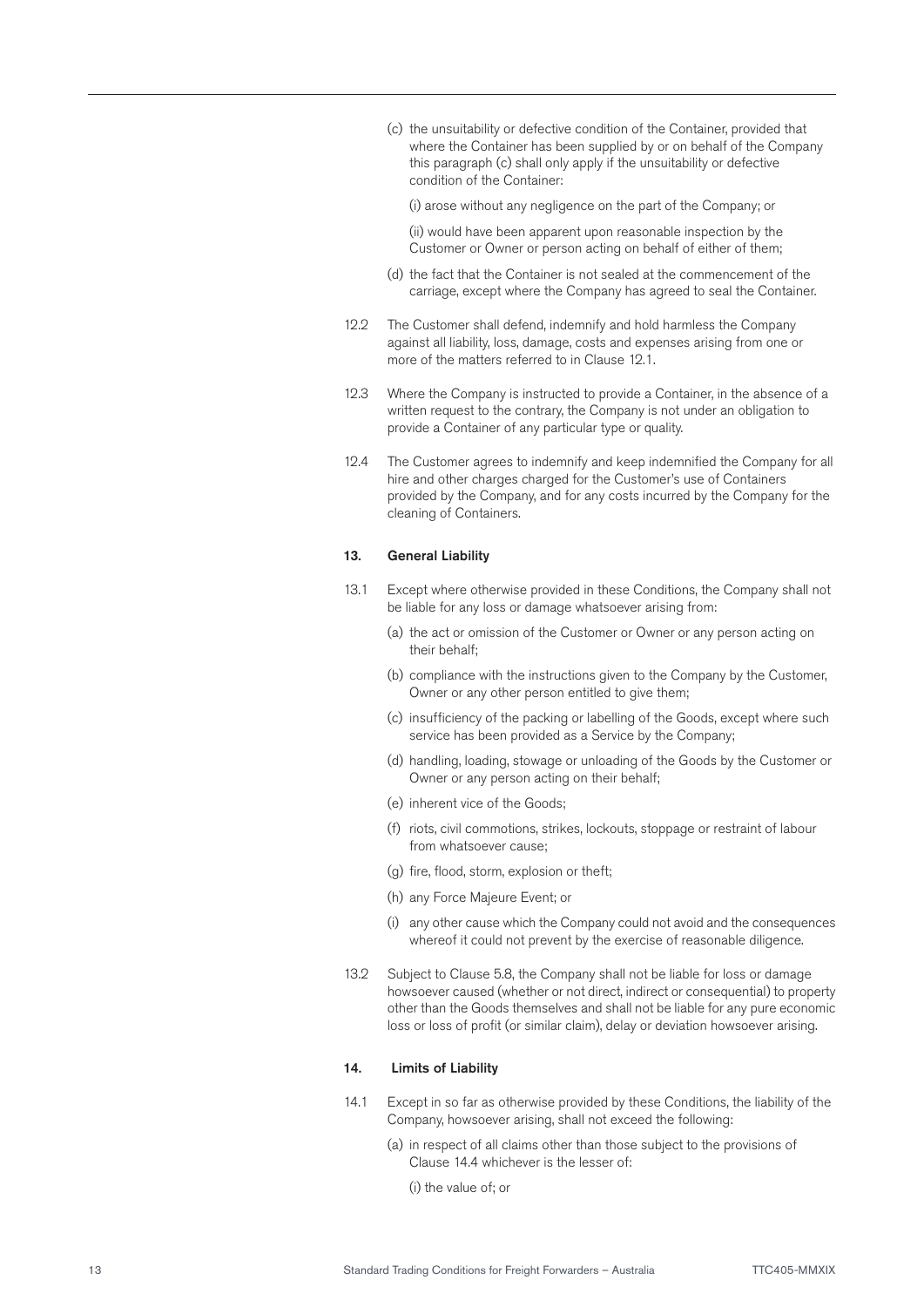(ii) the equivalent of US\$2.00 per gross kilogram in the currency of the loss or damage, (the exchange rate to apply being the rate as at the date of the delivery of the Goods) of,

the Goods lost, damaged, misdirected, misdelivered or in respect of which a claim arises.

- (b) in respect of claims for delay where not excluded by the provisions of these Conditions, the amount of the Company's charges in respect of the Goods delayed.
- 14.2 The limitation of liability referred to in Clause 14.1 shall apply notwithstanding that the cause of the loss or damage is unexplained.
- 14.3 The value of the Goods referred to in Clause 14.1(a) shall be calculated by reference to:
	- (a) the invoice value of the Goods plus freight and insurance if paid, or
	- (b) if there is no invoice value for the Goods, the value of such Goods at the place and time when they were delivered to the Customer or Owner or should have been delivered. The value of the Goods shall be fixed according to the current market price, or, if there is no commodity exchange price or current market price, by reference to the normal value of goods of the same kind and quality.
- 14.4 If agreed in writing prior to receipt of the Goods, the Company may accept liability in excess of the limits set out in these Conditions upon the Customer agreeing to pay the Company's additional charges for accepting such increased liability. Details of the Company's additional charges will be provided upon request.
- 14.5 Unless agreed in writing prior to receipt of the Goods, the Company will not accept or deal with bullion, coin, precious stone, jewellery, antiques, works of art or other valuable Goods. Should any Customer nevertheless deliver any such Goods to the Company or cause the Company to handle or deal with any such Goods other than in accordance with prior written agreement, the Company shall be under no liability whatsoever for or in connection with such Goods howsoever arising.
- 14.6 The liability of the Company arising out of any one incident for breach of any right or guarantee the Customer may have under the *Competition and Consumer Act 2010 (Cth)* and the Australian Consumer Law, or comparable legislation in each of the States and Territories of Australia, or howsoever arising is limited to any of the following as determined by the Company:
	- (a) the supplying of the services again; or
	- (b) the payment of the cost of having the services supplied again; or
	- (c) the value of the Goods the subject of the services at the time the Goods were received by the Company,

whichever is lower.

# 15. Notice of Loss, Time bar

- 15.1 The Company shall be discharged of all liability unless:
	- (a) notice of any claim is received by the Company or its agent in writing within 14 days after the date specified in Clause 15.2, or within a reasonable time after that date if the Customer proves that it was impossible to so notify; and
	- (b) suit is brought in the proper forum and written notice thereof received by the Company within 9 months after the date specified in Clause 15.2.
- 15.2 For the purposes of Clause 15.1, the applicable dates are:

(a) in the case of loss or damage to Goods, the date of delivery of the Goods;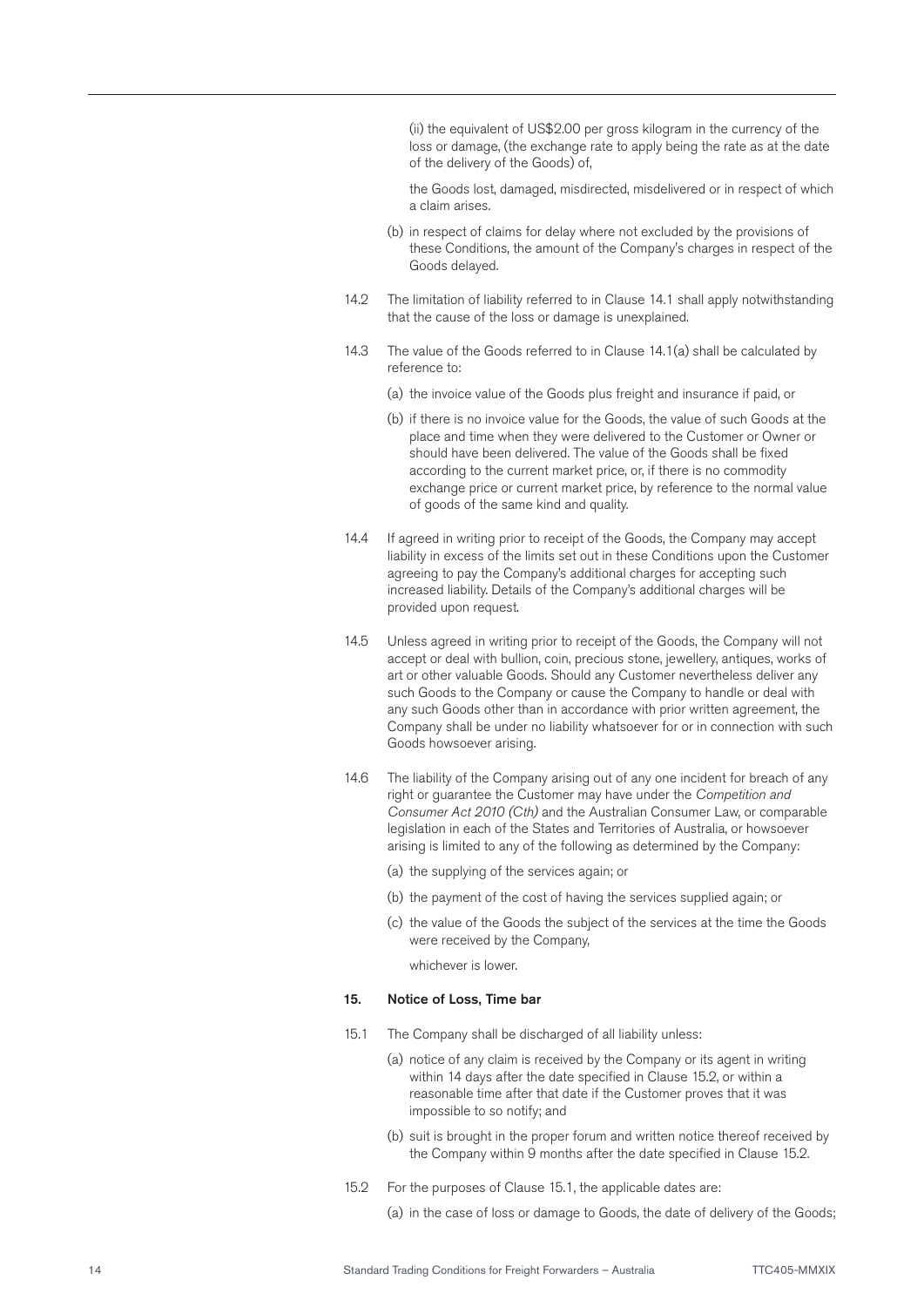- (b) in the case of delay or non-delivery of the Goods, the date that the Goods should have been delivered;
- (c) in any other case, the event giving rise to the claim.

### 16. General Average

16.1 The Customer shall defend, indemnify and hold harmless the Company in respect of any claims of a General Average nature, including any claims or demands for General Average security which may be made on the Company, and the Customer shall forthwith provide such security as may be required by the Company in this connection.

#### 17. Miscellaneous

#### 17.1 Notice

Any notice served by post shall be deemed to have been given on the third day following the day on which it was posted to the address last known to the Company to be the address of the recipient of the notice.

#### 17.2 Defences and Limits of Liability

The defences and limits of liability provided in these Conditions shall apply in any action against the Company whether founded in contract or in tort or howsoever otherwise founded.

#### 17.3 Legislation

- (a) If these Conditions are held to be subject to the laws of the Commonwealth of Australia or of any particular State or Territory in Australia then these Conditions shall continue to apply and shall be void only to the extent that they are inconsistent with or repugnant to those laws and no further. Nothing in these Conditions is intended to have the affect of contracting out of any applicable provisions of the *Competition and Consumer Act 2010 (Cth)* and the Australian Consumer Law, or comparable legislation in each of the States and Territories of Australia, except to the extent permitted by those Acts where applicable.
- (b) If any other legislation is compulsorily applicable to any business undertaken, these Conditions shall, as regards such business, be read as subject to such legislation and nothing in these Conditions shall be construed as a surrender by the Company of any of its rights or immunities or as an increase of any of its responsibilities or liabilities under such legislation and if any part of these Conditions is held to be repugnant to such legislation to any extent such part shall as regards such business be over-ridden to that extent and no further.

#### 17.4 Headings

Headings of clauses or groups of clauses in these Conditions are for indicative purposes only.

### 18. Governing Law and Jurisdiction

18.1 These Conditions and any claim or dispute arising out of or in connection with the Services of the Company shall be subject to the law of the State or Territory of Australia in which the Company has its principal place of business and any such claim or dispute shall be determined by the Courts of that State or Territory and no other Court.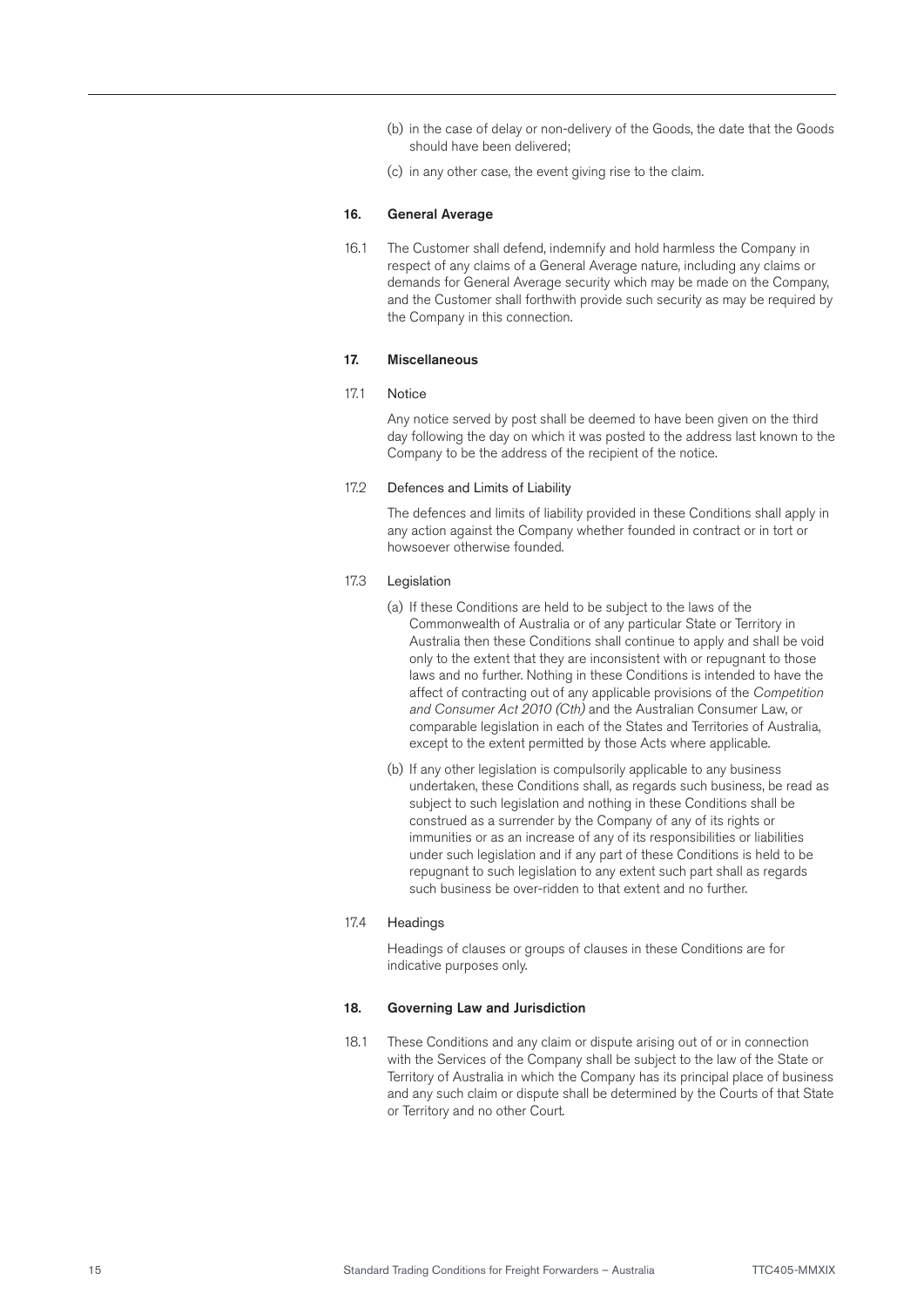# Part II: Company as Agent

# 19. Special Liability and Indemnity Conditions

- 19.1 To the extent that the Company acts as an agent, the Company does not make or purport to make any contract with the Customer for the carriage, storage or handling of the Goods nor for any other physical service in relation to them and acts solely on behalf of the Customer in securing such services by establishing contracts with third parties so that direct contractual relationships are established between the Customer and such third parties.
- 19.2 The Company shall not be liable for the acts and omissions of third parties referred to in Clause 19.1.
- 19.3 The Company, when acting as an agent, has the authority of the Customer to enter into contracts on the Customer's behalf and to do acts which bind the Customer in all respects notwithstanding any departure from the Customer's instructions.
- 19.4 Except to the extent caused by the Company's negligence, the Customer shall defend, indemnify and hold harmless the Company in respect of all liability, loss, damage, costs or expenses arising out of any contracts made in the procurement of the Customer's requirements in accordance with Clause 19.1.

# 20. Choice of Rates

20.1 Where there is a choice of rates according to the extent or degree of liability assumed by persons carrying, storing, or handling the Goods, no declaration of value (where available) will be made by the Company unless previously agreed in writing between the Customer and the Company.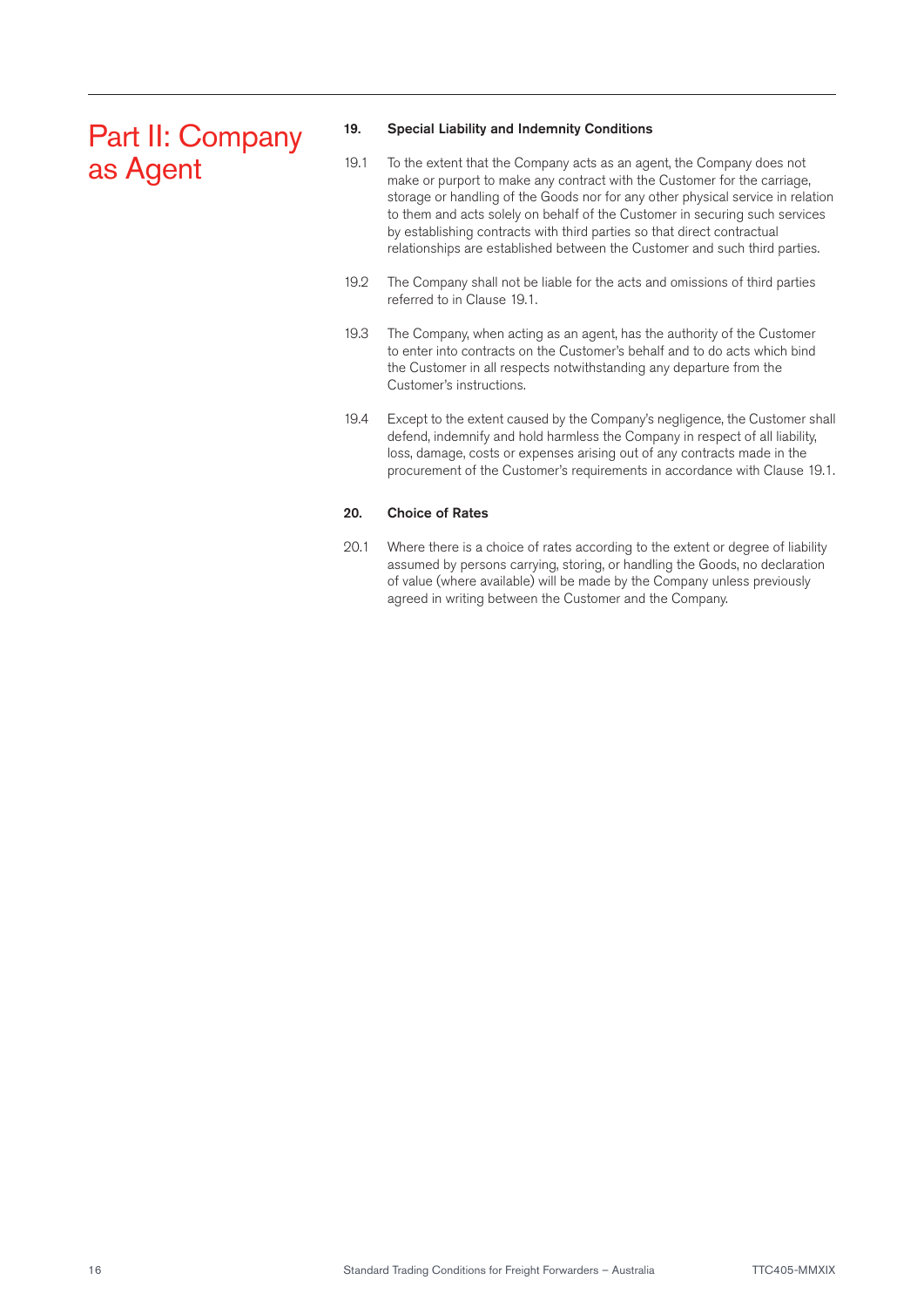# Part III: Company as Principal

### 21 Special Liability Conditions

- 21.1 Where the Company contracts as principal for the performance of the Customer's instructions, the Company undertakes to perform, or in its own name to procure, the performance of the Customer's instructions and, subject to the provisions of these Conditions, shall be liable for the loss of or damage to the Goods occurring from the time that the Goods are taken into its charge until the time of delivery.
- 21.2 Where:
	- (a) the Company contracts as a principal and sub-contracts the performance of the Company's Services; and
	- (b) it can be proved that the loss of or damage to or in respect of the Goods arose or was caused whilst the Goods were in the care or custody of the sub-contractor;

the Company shall have the full benefit of all rights, limitations and exclusions of liability available to the sub-contractor in the contract between the Company and the sub-contractor and in any law, statute or regulation and the liability of the Company shall not exceed the amount recovered, if any, by the Company from the sub-contractor.

- 21.3 Notwithstanding other provisions in these Conditions, if it can be proved where the loss of or damage to the Goods occurred, the Company's liability shall be determined by the provisions contained in any international convention or national law, the provisions of which:
	- (a) cannot be departed from by private contract, to the detriment of the claimant; and
	- (b) would have applied if the claimant had made a separate and direct contract with the actual provider of the particular service in respect of that service or stage of carriage where the loss or damage occurred and received as evidence thereof any particular document which must be issued if such international convention or national law shall apply.
- 21.4 Notwithstanding other provisions in these Conditions, if it can be proved that the loss of or damage to the Goods occurred at sea or on inland waterways and the provisions of Clause 21.2 do not apply, the Company's liability shall be determined by the Hague-Visby Rules. Reference in the Hague-Visby Rules to carriage by sea shall be deemed to include reference to carriage by inland waterways and the Hague-Visby Rules shall be construed accordingly.
- 21.5 Notwithstanding the provisions of Clauses 21.2, 21.3 and 21.4 but subject to Clause 21.5 if the loss of or damage to the Goods occurred at sea or on inland waterways, and the Owner, Charterer or operator of the carrying vessel is entitled to limit its liability at law and establishes a limited fund, the liability of the Company shall be limited to the proportion of such limitation fund as is allocated to the Goods.
- 21.6 In the event of any inconsistency between these Conditions and the conditions of any bill of lading or air waybill issued by or on behalf of the Company as principal, the conditions of any such bill of lading or sea waybill or air waybill shall prevail to the extent of such inconsistency but no further.

# 22 Both-to-Blame Collision Clause

22.1. The Both-to-Blame Collision Clause as recommended by BIMCO as at the time of the provision of Services is incorporated into and forms part of these Conditions.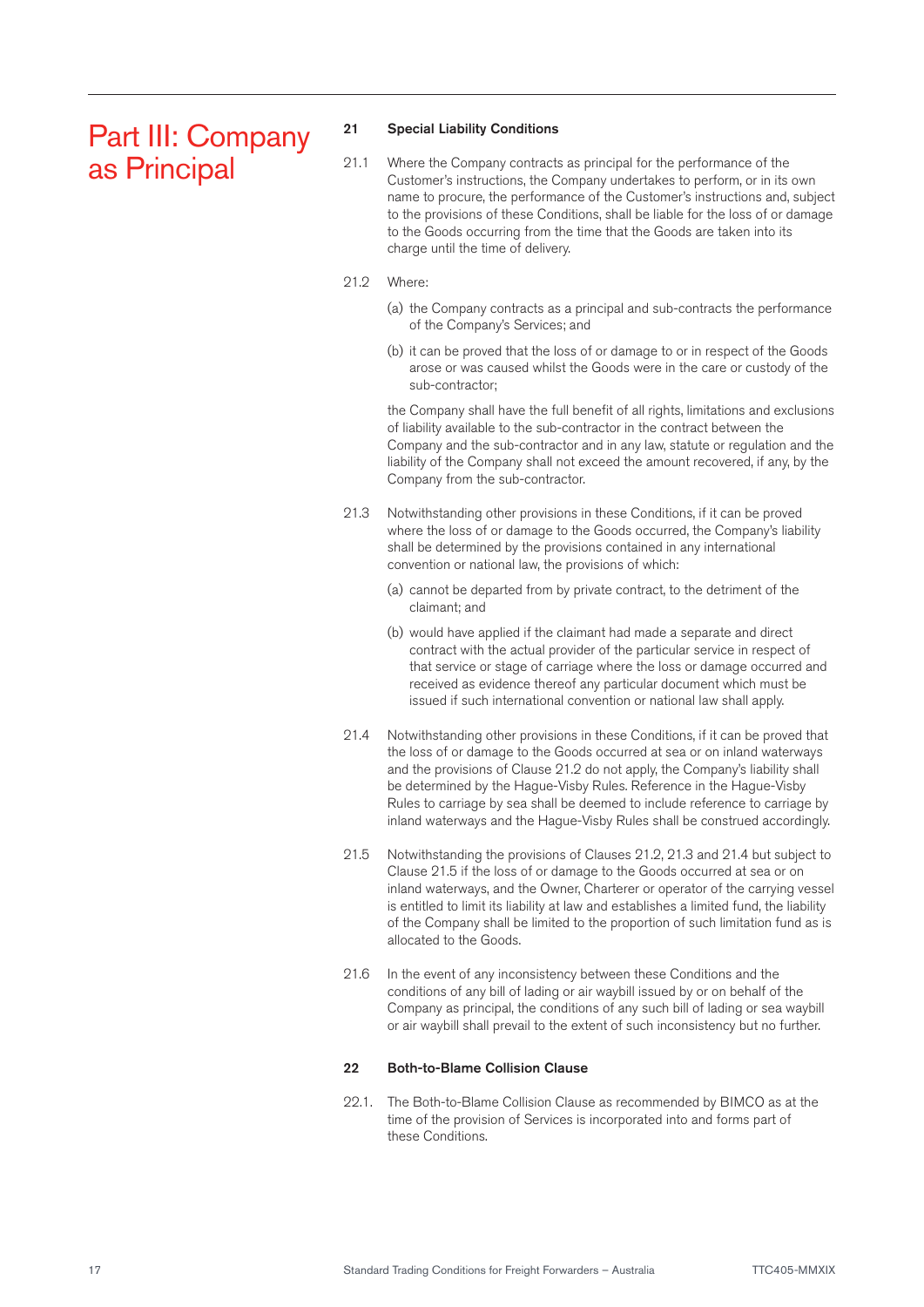# 23. USA and/or Canada and Additional Responsibility Clause

- 23.1 With respect to transportation within the USA or Canada, the responsibility of the Company shall be to procure transportation by carriers (one or more) and such transportation shall be subject to such carrier's contracts and tariffs and any law compulsorily applicable. The Company guarantees the fulfilment of such carrier's obligations under their contracts and tariffs.
- 23.2 If and to the extent that the provisions of the Harter Act of the USA 1893 would otherwise be compulsorily applicable to regulate the Company's responsibility for the Goods during any period prior to loading on or after discharge from the vessel on which the Goods are to be or have been carried, the Company's responsibility shall instead be determined by these Conditions. If such provisions are found to be invalid such responsibility shall be determined by the provisions in the Carriage of Goods by Sea Act of the USA Approved 1936.
- 23.3 If and to the extent that the provisions of the Regulations made pursuant to the Carriage of Goods by Sea Act 1991 (as amended) of the Commonwealth of Australia (or any amendments to such Regulations) would otherwise be compulsorily applicable to regulate the Company's responsibility for the Goods during any period prior to loading on or after discharge from the vessel on which the Goods are to be or have been carried, the Company's responsibility shall be determined by these Conditions. If such provisions are found to be invalid such responsibility shall be determined by the provisions of the said Carriage of Goods by Sea Act.
- 23.4 If the Hamburg Rules should be held to be compulsorily applicable to any carriage of Goods by sea undertaken by the Company as principal, these Conditions shall be read subject to the provisions of the Hamburg Rules and any term of these Conditions that is repugnant to the Hamburg Rules shall be void to the extent of such repugnancy but no further.

#### 24. Air Carriage

24.1 Where the Company acts as a principal in respect of a carriage of Goods by air, the following notice is hereby given:

*If the carriage involves an ultimate destination or stop in a country other than the country of departure, the Montreal Convention may be applicable and the Convention governs and in most cases limits the liability of carriers in respect of loss of or damage to Goods. Agreed stopping places are those places (other than the places of departure and destination) shown under requested routing and/or those places shown in carrier's timetables as scheduled stopping places for the route. The address of the first carrier is the airport of departure.*

24.2 Notwithstanding any other provision of these Conditions, where the Company acts as a principal in respect of a carriage of Goods by air, the Company's liability in respect of loss of or damage to such Goods shall be determined in accordance with the Montreal Convention.